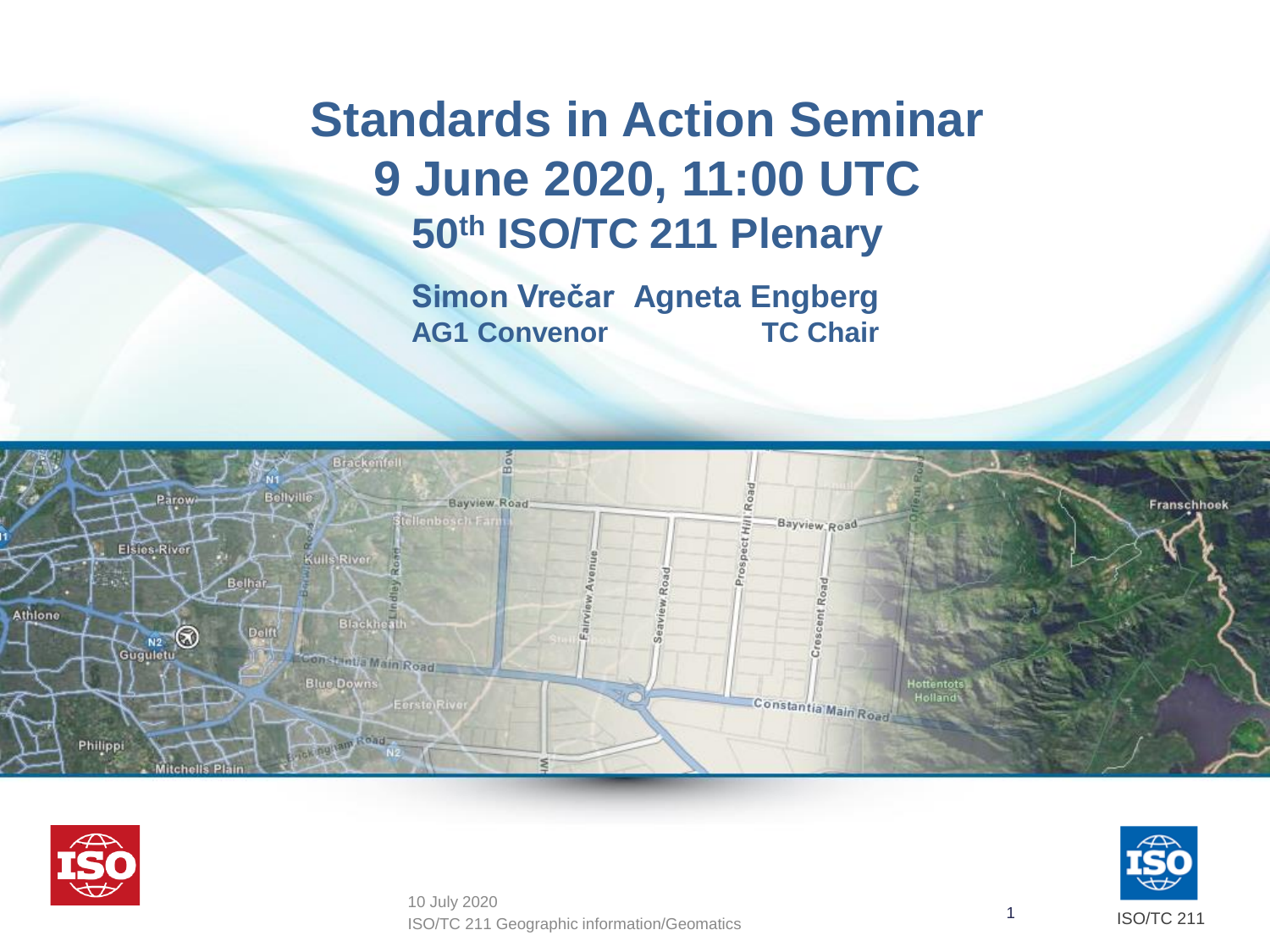## Hello World, 11:00 UTC

| 8:30 PM  | Athens <sup>®</sup>   | 2:00 PM  |
|----------|-----------------------|----------|
| 11:00 PM | Beijing               | 7:00 PM  |
| 1:00 PM  | <b>Brisbane</b>       | 9:00 PM  |
| 1:00 PM  | Calgary <sup>*</sup>  | 5:00 AM  |
| 1:00 PM  | Chicago <sup>®</sup>  | 6:00 AM  |
| 5:00 AM  | Dubai                 | 3:00 PM  |
| 7:00 PM  | Honolulu              | 1:00 AM  |
| 6:00 AM  | Jakarta               | 6:00 PM  |
| 4:00 PM  | Kiev <sup>*</sup>     | 2:00 PM  |
| 7:00 PM  | Lagos                 | 12:00 PM |
| 12:00 PM | Los Angeles           | 4:00 AM  |
|          |                       |          |
| 7:00 PM  | Melbourne             | 9:00 PM  |
| 6:00 AM  | <b>Moscow</b>         | 3:00 PM  |
| 4:30 PM  | Nairobi               | 2:00 PM  |
| 7:00 AM  | Paris <sup>*</sup>    | 1:00 PM  |
| 7:00 PM  | Phoenix               | 4:00 AM  |
| 2:00 PM  | Santiago              | 7:00 AM  |
| 8:00 AM  | Singapore             | 7:00 PM  |
| 9:00 PM  | Tel Aviv <sup>*</sup> | 2:00 PM  |
|          |                       |          |

\*: Under daylight saving time (DST) or summer time adjustment.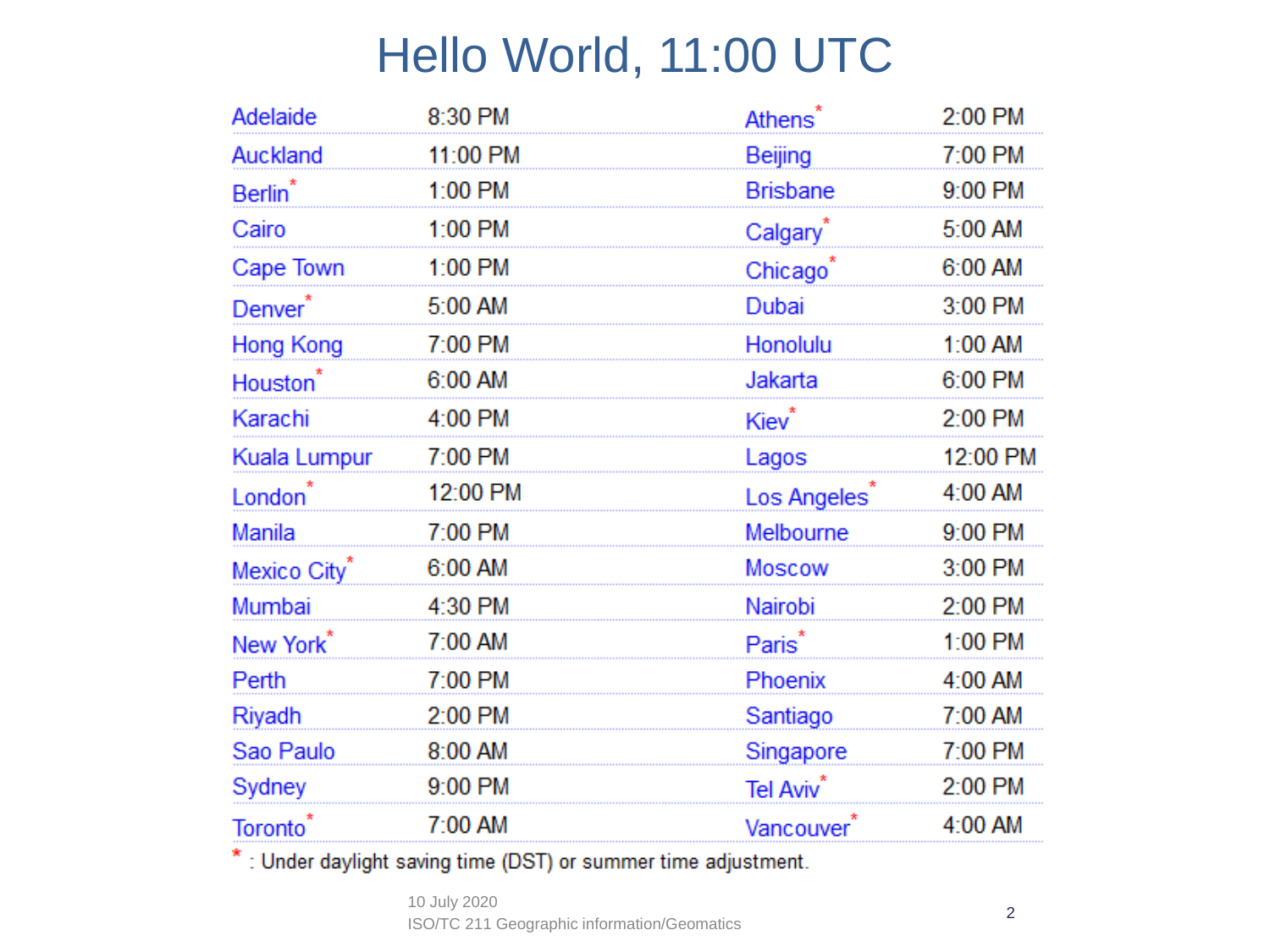### Meeting rules

By presing the Participant icon you can see the meeting tools. Use the Raise hand icon to make the meeting responsible aware you wish to speak. Do not forget to unmute when you are given the word in the meeting.

The microphone icon wil have a red line when it is turned off. By clicking on the icon you can turn on the microphone.

 $\blacktriangledown$ 

**Start Video** 

Unmute



The camera icon wil have a red line when it is turned off. By clicking on the icon you can turn on the camera.

The chat function will work as an attendance sheet please activate this at the beginning of the meeting and write your name and the member body you belong to.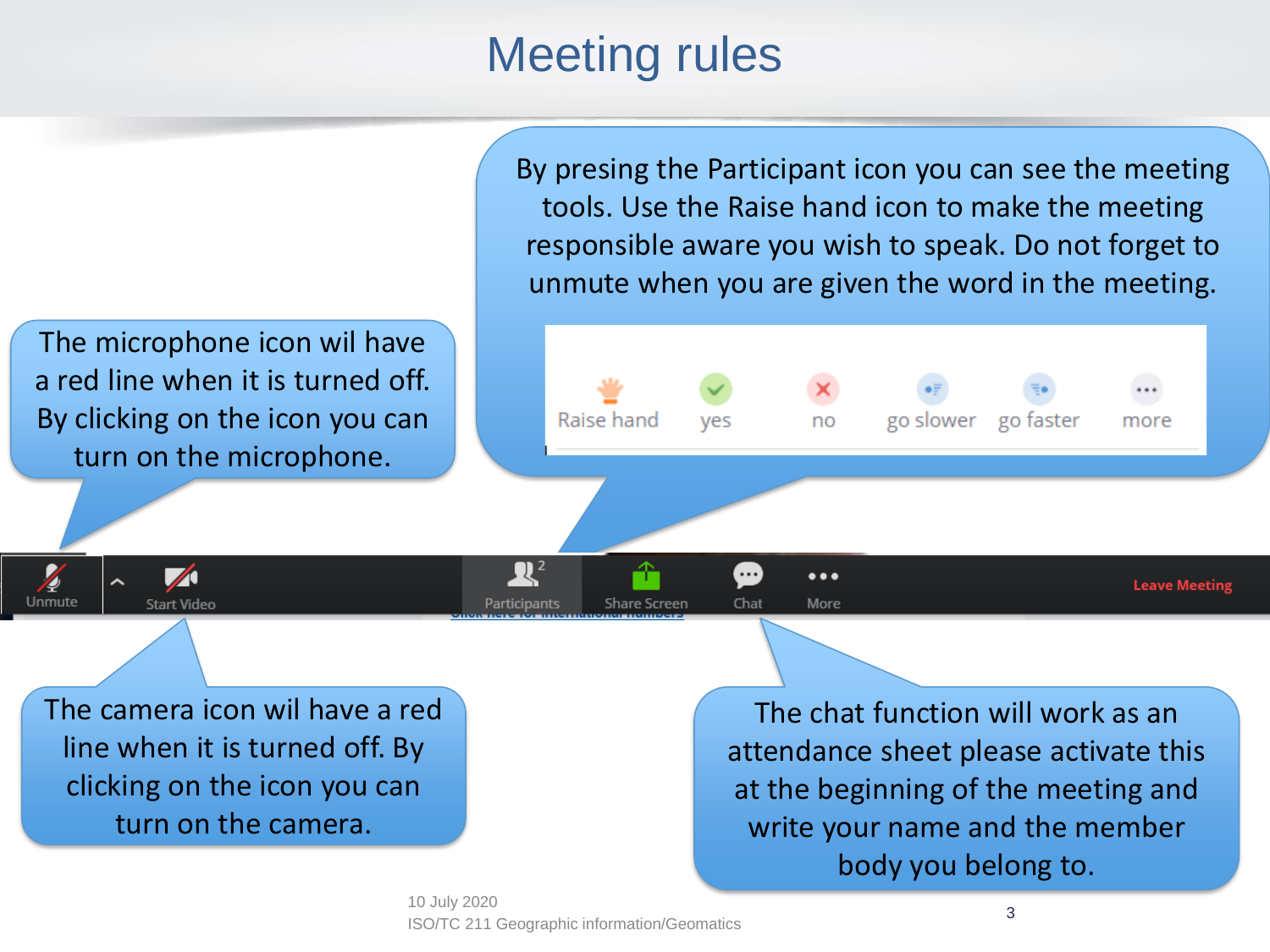# Agenda

| $11.00 - 11.05$ | Opening                                                                                                      | Simon Vrečar, ISO/TC211 AG1<br>Convenor                        |
|-----------------|--------------------------------------------------------------------------------------------------------------|----------------------------------------------------------------|
| $11.05 - 11.15$ | Welcome                                                                                                      | Agneta Gren Engberg,<br>ISO/TC211 Chair                        |
| $11.15 - 11.35$ | Use of geospatial information to cope with COVID-19: Korean<br>Experience                                    | SangKi Hong, KATS                                              |
| $11.35 - 11.55$ | MEDIN: A Case Study on how GEMINI, the UK profile of ISO<br>19115:2003, has been implemented for marine data | Sean Gaffney, British<br>Oceanographic Data Centre             |
| $11.55 - 12.15$ | ISO/TC 211 contribution to the wider standards development<br>community                                      | Chris Body, Standards Australia                                |
| $12.15 - 12.35$ | Presenting geographic information in legislation                                                             | Jan Hjelmager, Danish Agency<br>for Data Supply and Efficiency |
| $12.35 - 12.55$ | South African Address Story                                                                                  | Charl Fouche, AfriGIS Pty (Ltd)                                |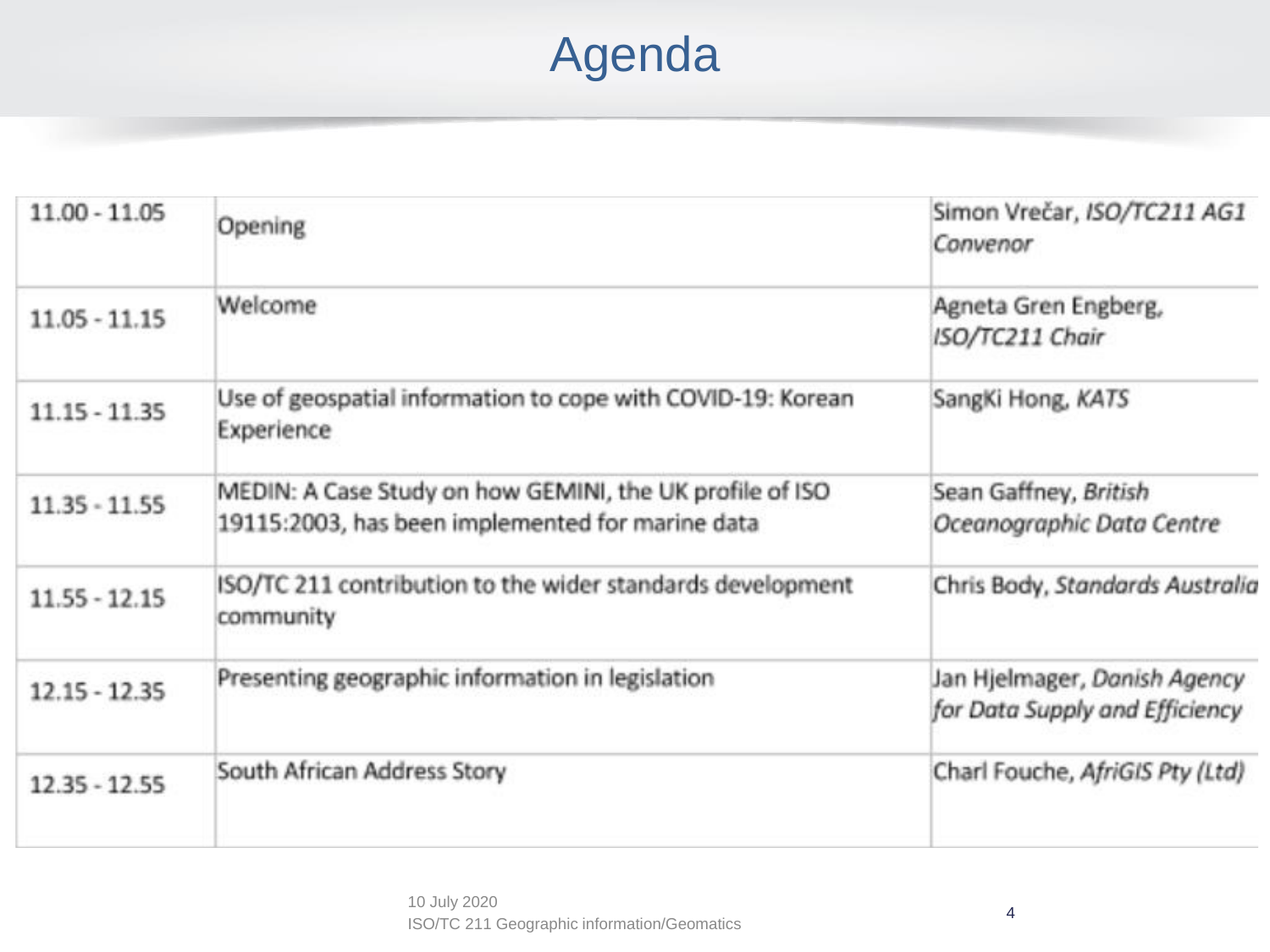# Agenda

| $12.55 - 13.10$ | BREAK - Presenting videos on importance of standards                                                                        | Marna Roos, ISO/TC211 AG1                  |
|-----------------|-----------------------------------------------------------------------------------------------------------------------------|--------------------------------------------|
| $13.10 - 13.30$ | Implementing GEMINI 2.3 (ISO 19115:2003) as a GeoNetwork<br>metadata profile                                                | Vickie White, Jo Cook,<br>Astun Technology |
| 13.30 - 13.50   | GeodesyML for efficient positioning data delivery                                                                           | Ivana Ivanova, Curtin<br>University        |
| $13.50 - 14.10$ | Ordnance Survey APIs: A decade of changing Standards                                                                        | Michael Gordon, Ordnance<br>Survey's       |
| $14.10 - 14.30$ | Organization-wide adoption of geospatial standards: Korea<br>NGII (National Geographic Information Institute) success story | Eunmi Chang, Ziinconsulting<br>INC         |
| 14.30 - 14.35   | Closure                                                                                                                     | Simon Vrečar, ISO/TC211 AG1<br>Convenor    |